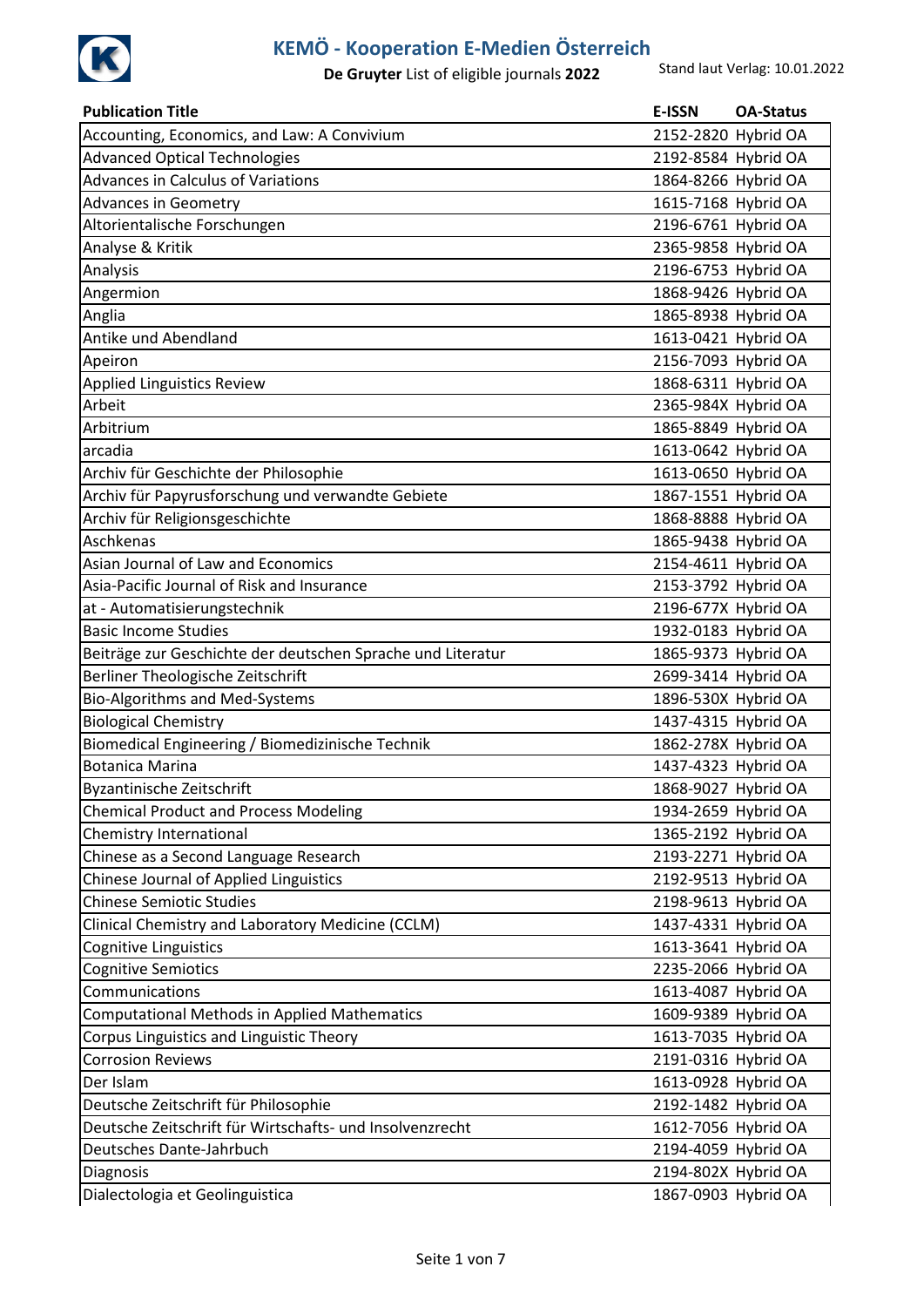

| <b>Publication Title</b>                                             | E-ISSN | <b>OA-Status</b>    |
|----------------------------------------------------------------------|--------|---------------------|
| <b>Discrete Mathematics and Applications</b>                         |        | 1569-3929 Hybrid OA |
| Drug Metabolism and Personalized Therapy                             |        | 2363-8915 Hybrid OA |
| editio                                                               |        | 1865-9446 Hybrid OA |
| Elenchos                                                             |        | 2037-7177 Hybrid OA |
| Entrepreneurship Research Journal                                    |        | 2157-5665 Hybrid OA |
| Epidemiologic Methods                                                |        | 2161-962X Hybrid OA |
| <b>Etruscan and Italic Studies</b>                                   |        | 2566-9109 Hybrid OA |
| European Company and Financial Law Review                            |        | 1613-2556 Hybrid OA |
| <b>European Journal of Applied Linguistics</b>                       |        | 2192-953X Hybrid OA |
| European Journal of Scandinavian Studies                             |        | 2191-9402 Hybrid OA |
| European Property Law Journal                                        |        | 2190-8362 Hybrid OA |
| European Review of Contract Law                                      |        | 1614-9939 Hybrid OA |
| European Tort Law Yearbook                                           |        | 2190-7781 Hybrid OA |
| Fabula                                                               |        | 1613-0464 Hybrid OA |
| Feministische Studien                                                |        | 2365-9920 Hybrid OA |
| Folia Linguistica                                                    |        | 1614-7308 Hybrid OA |
| Forschungsjournal Soziale Bewegungen                                 |        | 2365-9890 Hybrid OA |
| Forum for Health Economics & Policy                                  |        | 1558-9544 Hybrid OA |
| Forum Mathematicum                                                   |        | 1435-5337 Hybrid OA |
| Frequenz                                                             |        | 2191-6349 Hybrid OA |
| Frühmittelalterliche Studien                                         |        | 1613-0812 Hybrid OA |
| Georgian Mathematical Journal                                        |        | 1572-9176 Hybrid OA |
| German Economic Review                                               |        | 1468-0475 Hybrid OA |
| <b>Global Chinese</b>                                                |        | 2199-4382 Hybrid OA |
| Global Jurist                                                        |        | 1934-2640 Hybrid OA |
| Glottotheory                                                         |        | 2196-6907 Hybrid OA |
| Helia                                                                |        | 2197-0483 Hybrid OA |
| Historische Zeitschrift                                              |        | 2196-680X Hybrid OA |
| Holzforschung                                                        |        | 1437-434X Hybrid OA |
| Hormone Molecular Biology and Clinical Investigation                 |        | 1868-1891 Hybrid OA |
| HTM Journal of Heat Treatment and Materials                          |        | 2194-1831 Hybrid OA |
| <b>Human Affairs</b>                                                 |        | 1337-401X Hybrid OA |
| <b>HUMOR</b>                                                         |        | 1613-3722 Hybrid OA |
| Iberoromania                                                         |        | 1865-9039 Hybrid OA |
| <b>ICL Journal</b>                                                   |        | 1995-5855 Hybrid OA |
| i-com                                                                |        | 2196-6826 Hybrid OA |
| Indogermanische Forschungen                                          |        | 1613-0405 Hybrid OA |
| <b>Information - Wissenschaft &amp; Praxis</b>                       |        | 1619-4292 Hybrid OA |
| Informationen Deutsch als Fremdsprache                               |        | 2511-0853 Hybrid OA |
| <b>Intercultural Pragmatics</b>                                      |        | 1613-365X Hybrid OA |
| International Journal of Adolescent Medicine and Health              |        | 2191-0278 Hybrid OA |
| International Journal of Chemical Reactor Engineering                |        | 1542-6580 Hybrid OA |
| International Journal of Emerging Electric Power Systems             |        | 1553-779X Hybrid OA |
| International Journal of Food Engineering                            |        | 1556-3758 Hybrid OA |
| <b>International Journal of Legal Discourse</b>                      |        | 2364-883X Hybrid OA |
| <b>International Journal of Materials Research</b>                   |        | 2195-8556 Hybrid OA |
| International Journal of Nonlinear Sciences and Numerical Simulation |        | 2191-0294 Hybrid OA |
| International Journal of Nursing Education Scholarship               |        | 1548-923X Hybrid OA |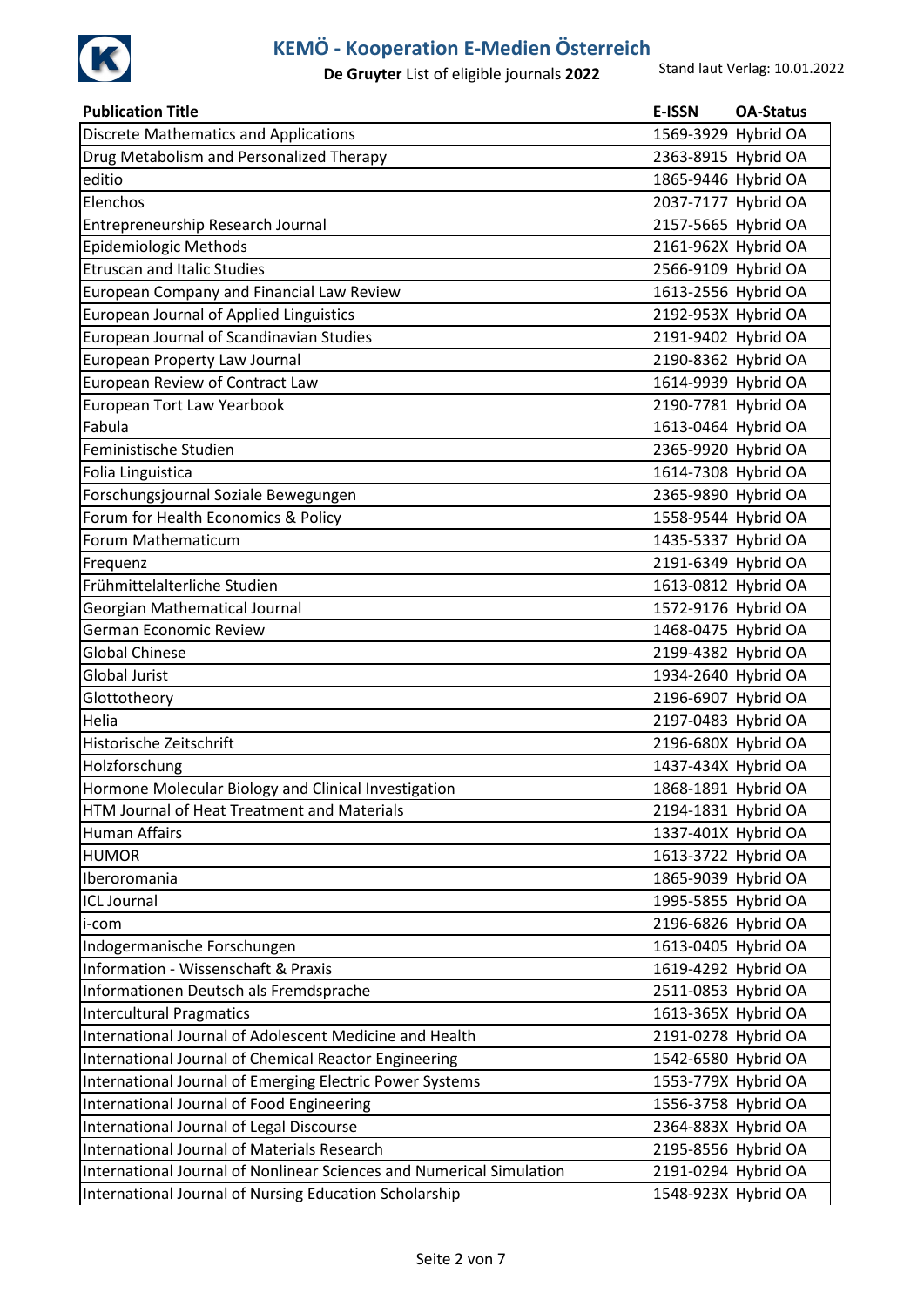

| <b>Publication Title</b>                                            | <b>E-ISSN</b>       | <b>OA-Status</b>    |
|---------------------------------------------------------------------|---------------------|---------------------|
| International Journal of Practical Theology                         |                     | 1612-9768 Hybrid OA |
| International Journal of the Sociology of Language                  |                     | 1613-3668 Hybrid OA |
| International Journal of Turbo & Jet-Engines                        | 2191-0332 Hybrid OA |                     |
| <b>International Polymer Processing</b>                             | 2195-8602 Hybrid OA |                     |
| <b>International Public History</b>                                 |                     | 2567-1111 Hybrid OA |
| International Review of Applied Linguistics in Language Teaching    |                     | 1613-4141 Hybrid OA |
| Internationales Archiv für Sozialgeschichte der deutschen Literatur |                     | 1865-9128 Hybrid OA |
| Internationales Jahrbuch für Medienphilosophie                      |                     | 2196-6834 Hybrid OA |
| Internationales Jahrbuch für philosophische Anthropologie           | 2192-4287 Hybrid OA |                     |
| it - Information Technology                                         |                     | 2196-7032 Hybrid OA |
| Jahrbuch der Juristischen Zeitgeschichte                            |                     | 1869-6902 Hybrid OA |
| Jahrbuch der Raabe-Gesellschaft                                     |                     | 1865-8857 Hybrid OA |
| Jahrbuch für die Geschichte Mittel- und Ostdeutschlands             |                     | 2191-9909 Hybrid OA |
| Jahrbuch für Germanistische Sprachgeschichte                        |                     | 1869-7046 Hybrid OA |
| Jahrbuch für Wirtschaftsgeschichte / Economic History Yearbook      |                     | 2196-6842 Hybrid OA |
| Jahrbuch für Wissenschaft und Ethik                                 |                     | 1613-1142 Hybrid OA |
| Jahrbücher für Nationalökonomie und Statistik                       |                     | 2366-049X Hybrid OA |
| Journal der Juristischen Zeitgeschichte                             |                     | 1868-8810 Hybrid OA |
| Journal des Économistes et des Études Humaines                      | 2153-1552 Hybrid OA |                     |
| Journal for the History of Modern Theology / Zeitschrift für Neuere |                     |                     |
| Theologiegeschichte                                                 |                     | 1612-9776 Hybrid OA |
| Journal für die reine und angewandte Mathematik                     |                     | 1435-5345 Hybrid OA |
| Journal of African Languages and Linguistics                        |                     | 1613-3811 Hybrid OA |
| Journal of Agricultural & Food Industrial Organization              |                     | 1542-0485 Hybrid OA |
| Journal of Ancient History                                          | 2324-8114 Hybrid OA |                     |
| Journal of Ancient Near Eastern History                             | 2328-9562 Hybrid OA |                     |
| Journal of Applied Analysis                                         |                     | 1869-6082 Hybrid OA |
| Journal of Applied Geodesy                                          |                     | 1862-9024 Hybrid OA |
| Journal of Basic and Clinical Physiology and Pharmacology           |                     | 2191-0286 Hybrid OA |
| Journal of Biosecurity, Biosafety and Biodefense Law                | 2154-3186 Hybrid OA |                     |
| Journal of Business Valuation and Economic Loss Analysis            |                     | 1932-9156 Hybrid OA |
| Journal of Complementary and Integrative Medicine                   |                     | 1553-3840 Hybrid OA |
| Journal of Contemporary Drama in English                            |                     | 2195-0164 Hybrid OA |
| Journal of Early Modern Christianity                                |                     | 2196-6656 Hybrid OA |
| Journal of Econometric Methods                                      |                     | 2156-6674 Hybrid OA |
| Journal of English as a Lingua Franca                               |                     | 2191-933X Hybrid OA |
| Journal of European Tort Law                                        |                     | 1868-9620 Hybrid OA |
| Journal of Globalization and Development                            |                     | 1948-1837 Hybrid OA |
| Journal of Group Theory                                             |                     | 1435-4446 Hybrid OA |
| Journal of Historical Sociolinguistics                              |                     | 2199-2908 Hybrid OA |
| Journal of Homeland Security and Emergency Management               |                     | 1547-7355 Hybrid OA |
| Journal of Imagery Research in Sport and Physical Activity          |                     | 1932-0191 Hybrid OA |
| Journal of Inverse and Ill-posed Problems                           |                     | 1569-3945 Hybrid OA |
| Journal of Japanese Linguistics                                     |                     | 2512-1413 Hybrid OA |
| Journal of Latin Linguistics                                        |                     | 2194-8747 Hybrid OA |
| Journal of Literary Semantics                                       |                     | 1613-3838 Hybrid OA |
| Journal of Non-Equilibrium Thermodynamics                           |                     | 1437-4358 Hybrid OA |
| Journal of Numerical Mathematics                                    |                     | 1569-3953 Hybrid OA |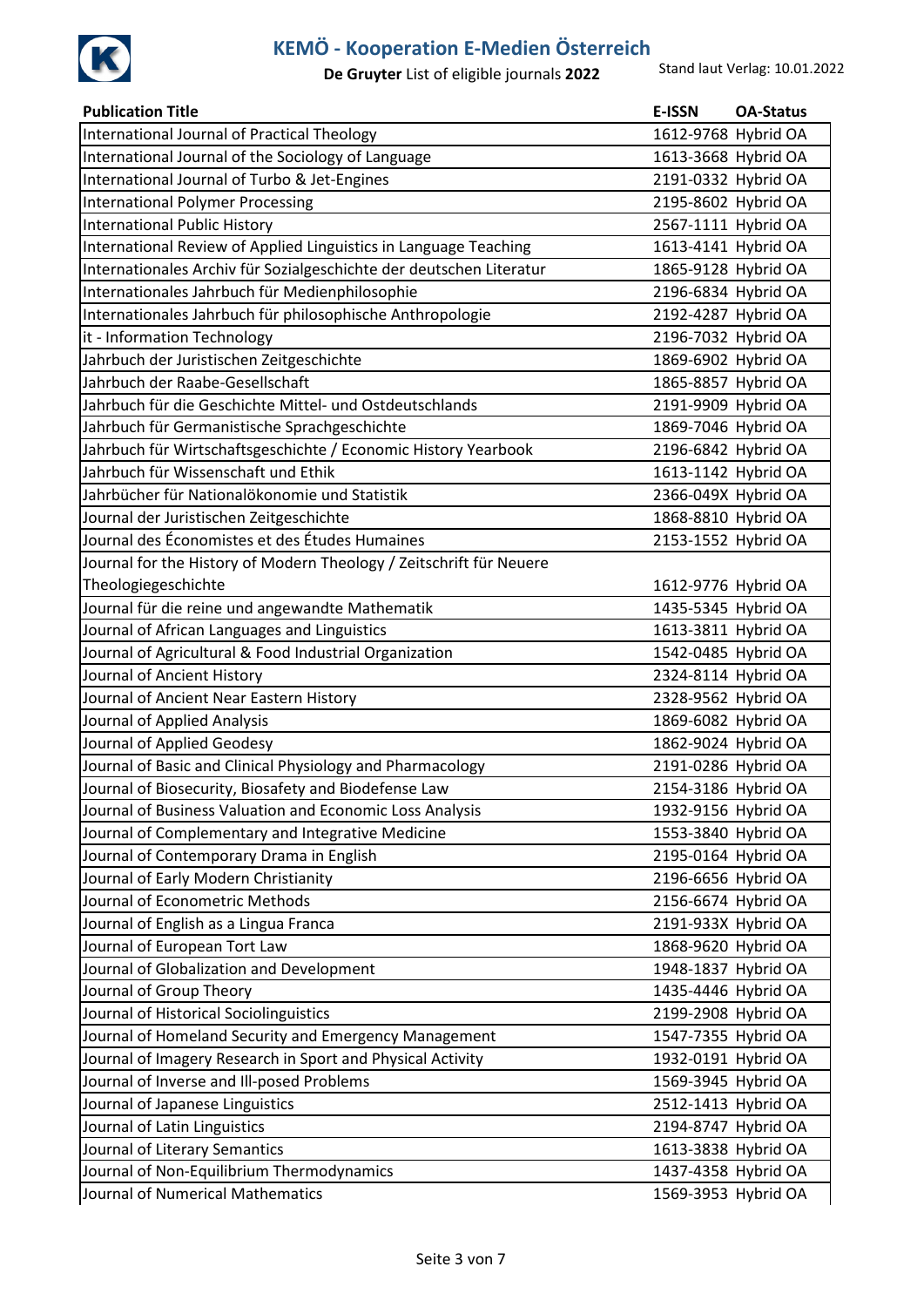

| <b>Publication Title</b>                                              | E-ISSN | <b>OA-Status</b>    |
|-----------------------------------------------------------------------|--------|---------------------|
| Journal of Optical Communications                                     |        | 2191-6322 Hybrid OA |
| Journal of Pediatric Endocrinology and Metabolism                     |        | 2191-0251 Hybrid OA |
| Journal of Perinatal Medicine                                         |        | 1619-3997 Hybrid OA |
| Journal of Politeness Research                                        |        | 1613-4877 Hybrid OA |
| Journal of Polymer Engineering                                        |        | 2191-0340 Hybrid OA |
| Journal of Quantitative Analysis in Sports                            |        | 1559-0410 Hybrid OA |
| Journal of South Asian Languages and Linguistics                      |        | 2196-078X Hybrid OA |
| Journal of the Bible and its Reception                                |        | 2329-4434 Hybrid OA |
| Journal of the International Arthurian Society                        |        | 2196-9361 Hybrid OA |
| Journal of Time Series Econometrics                                   |        | 1941-1928 Hybrid OA |
| Journal of Tort Law                                                   |        | 1932-9148 Hybrid OA |
| Journal of Transcendental Philosophy                                  |        | 2626-8329 Hybrid OA |
| Juristische Rundschau                                                 |        | 1612-7064 Hybrid OA |
| <b>Kant Yearbook</b>                                                  |        | 1868-4602 Hybrid OA |
| Kant-Studien                                                          |        | 1613-1134 Hybrid OA |
| Kerntechnik                                                           |        | 2195-8580 Hybrid OA |
| Kierkegaard Studies Yearbook                                          |        | 1612-9792 Hybrid OA |
| Klio                                                                  |        | 2192-7669 Hybrid OA |
| Kritikon Litterarum                                                   |        | 1865-7249 Hybrid OA |
| Language Learning in Higher Education                                 |        | 2191-6128 Hybrid OA |
| Law & Ethics of Human Rights                                          |        | 1938-2545 Hybrid OA |
| Lebende Sprachen                                                      |        | 1868-0267 Hybrid OA |
| Lexicographica                                                        |        | 1865-9403 Hybrid OA |
| Libri                                                                 |        | 1865-8423 Hybrid OA |
| Linguistic Typology                                                   |        | 1613-415X Hybrid OA |
| Linguistics                                                           |        | 1613-396X Hybrid OA |
| <b>Linguistics Vanguard</b>                                           |        | 2199-174X Hybrid OA |
| Lodz Papers in Pragmatics                                             |        | 1898-4436 Hybrid OA |
| Mammalia                                                              |        | 1864-1547 Hybrid OA |
| Man and the Economy                                                   |        | 2196-9647 Hybrid OA |
| Materialdienst                                                        |        | 2747-6715 Hybrid OA |
| <b>Materials Testing</b>                                              |        | 2195-8572 Hybrid OA |
| Mathematica Slovaca                                                   |        | 1337-2211 Hybrid OA |
| Medizinische Genetik                                                  |        | 1863-5490 Hybrid OA |
| Metaphysica                                                           |        | 1874-6373 Hybrid OA |
| Militärgeschichtliche Zeitschrift                                     |        | 2196-6850 Hybrid OA |
| Millennium                                                            |        | 1867-0318 Hybrid OA |
| Monatsschrift für Kriminologie und Strafrechtsreform                  |        | 2366-1968 Hybrid OA |
| Monte Carlo Methods and Applications                                  |        | 1569-3961 Hybrid OA |
| Moral Philosophy and Politics                                         |        | 2194-5624 Hybrid OA |
| Multicultural Learning and Teaching                                   |        | 2161-2412 Hybrid OA |
| Multilingua                                                           |        | 1613-3684 Hybrid OA |
| <b>Multimodal Communication</b>                                       |        | 2230-6587 Hybrid OA |
| Muslim World Journal of Human Rights                                  |        | 1554-4419 Hybrid OA |
| Naharaim                                                              |        | 1862-9156 Hybrid OA |
| Neue Zeitschrift für Systematische Theologie und Religionsphilosophie |        | 1612-9520 Hybrid OA |
| Neuroforum                                                            |        | 2363-7013 Hybrid OA |
| <b>New Global Studies</b>                                             |        | 1940-0004 Hybrid OA |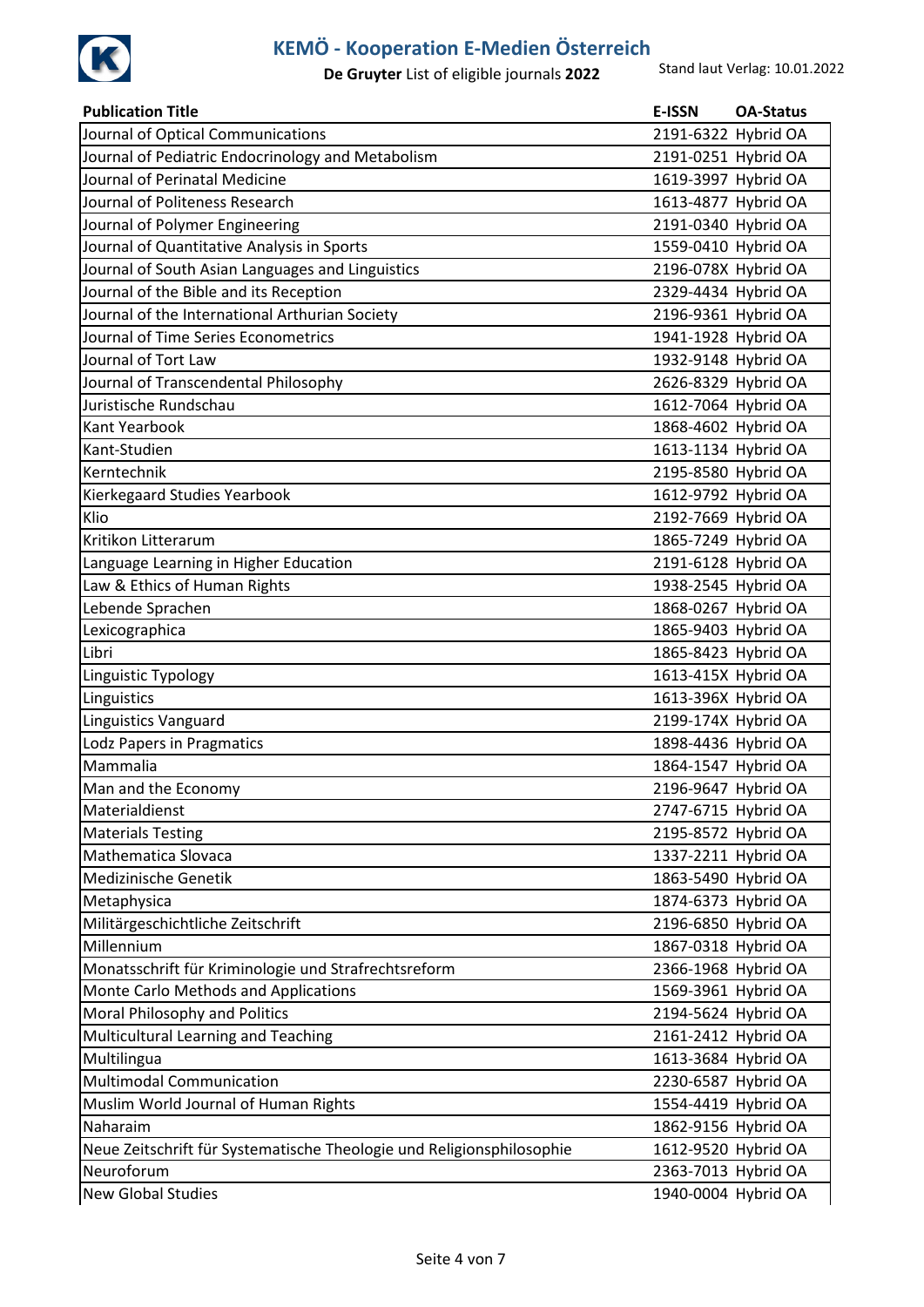

| Nietzscheforschung<br>2191-9259 Hybrid OA<br>Nietzsche-Studien<br>1613-0790 Hybrid OA<br>Nordic Pulp & Paper Research Journal<br>2000-0669 Hybrid OA<br>ORDO<br>2366-0481 Hybrid OA<br>Orientalistische Literaturzeitung<br>2196-6877 Hybrid OA<br>Peace Economics, Peace Science and Public Policy<br>1554-8597 Hybrid OA<br>Perspektiven der Wirtschaftspolitik<br>1468-2516 Hybrid OA<br>Philologus<br>2196-7008 Hybrid OA<br>Phonetica<br>1423-0321 Hybrid OA<br><b>Physical Sciences Reviews</b><br>2365-659X Hybrid OA<br>Pólemos<br>2036-4601 Hybrid OA<br>1897-7499 Hybrid OA<br>Poznan Studies in Contemporary Linguistics<br>2195-8599 Hybrid OA<br><b>Practical Metallography</b><br>Praehistorische Zeitschrift<br>1613-0804 Hybrid OA<br>2195-2965 Hybrid OA<br>Preservation, Digital Technology & Culture (PDT&C)<br>Probus<br>1613-4079 Hybrid OA<br>1876-4851 Hybrid OA<br><b>Public Health Forum</b><br>1365-3075 Hybrid OA<br>Pure and Applied Chemistry<br>2193-3405 Hybrid OA<br>Radiochimica Acta<br>1569-397X Hybrid OA<br>Random Operators and Stochastic Equations<br>Restaurator. International Journal for the Preservation of Library and Archival<br>Material<br>1865-8431 Hybrid OA<br><b>Review of Economics</b><br>2366-035X Hybrid OA<br>Review of Law & Economics<br>1555-5879 Hybrid OA<br>1546-5616 Hybrid OA<br>Review of Marketing Science<br>Review of Middle East Economics and Finance<br>1475-3693 Hybrid OA<br>1446-9022 Hybrid OA<br><b>Review of Network Economics</b><br>2191-0235 Hybrid OA<br>Reviews in Chemical Engineering<br>2191-0227 Hybrid OA<br>Reviews in Inorganic Chemistry<br>2191-0200 Hybrid OA<br>Reviews in the Neurosciences<br>Reviews on Environmental Health<br>2191-0308 Hybrid OA<br>Rhetorik<br>1865-9160 Hybrid OA<br>2196-5110 Hybrid OA<br>Rhizomata<br>1613-0413 Hybrid OA<br>Romanistisches Jahrbuch<br>1569-3988 Hybrid OA<br>Russian Journal of Numerical Analysis and Mathematical Modelling<br>1869-7577 Hybrid OA<br><b>SATS</b><br>Scandinavian Journal of Pain<br>1877-8879 Hybrid OA<br>1868-9418 Hybrid OA<br>Scientia Poetica<br>1613-3692 Hybrid OA<br>Semiotica<br>1865-939X Hybrid OA<br>Sociolinguistica<br>2366-0473 Hybrid OA<br>Soziale Systeme<br>2366-0228 Hybrid OA<br>Sozialer Sinn<br>2196-7024 Hybrid OA<br>Soziologische Revue<br><b>Spiritual Care</b><br>2365-8185 Hybrid OA<br>Sport und Gesellschaft<br>2366-0465 Hybrid OA<br>Statistical Applications in Genetics and Molecular Biology<br>1544-6115 Hybrid OA<br><b>Statistical Communications in Infectious Diseases</b><br>1948-4690 Hybrid OA<br>2196-7040 Hybrid OA<br><b>Statistics &amp; Risk Modeling</b> | <b>Publication Title</b> | <b>E-ISSN</b> | <b>OA-Status</b> |
|----------------------------------------------------------------------------------------------------------------------------------------------------------------------------------------------------------------------------------------------------------------------------------------------------------------------------------------------------------------------------------------------------------------------------------------------------------------------------------------------------------------------------------------------------------------------------------------------------------------------------------------------------------------------------------------------------------------------------------------------------------------------------------------------------------------------------------------------------------------------------------------------------------------------------------------------------------------------------------------------------------------------------------------------------------------------------------------------------------------------------------------------------------------------------------------------------------------------------------------------------------------------------------------------------------------------------------------------------------------------------------------------------------------------------------------------------------------------------------------------------------------------------------------------------------------------------------------------------------------------------------------------------------------------------------------------------------------------------------------------------------------------------------------------------------------------------------------------------------------------------------------------------------------------------------------------------------------------------------------------------------------------------------------------------------------------------------------------------------------------------------------------------------------------------------------------------------------------------------------------------------------------------------------------------------------------------------------------------------------------------------------------------------------------------------------------------------------------------------------------------------------------------------------------------------------------------------------------------------------------------------------------------------------------------|--------------------------|---------------|------------------|
|                                                                                                                                                                                                                                                                                                                                                                                                                                                                                                                                                                                                                                                                                                                                                                                                                                                                                                                                                                                                                                                                                                                                                                                                                                                                                                                                                                                                                                                                                                                                                                                                                                                                                                                                                                                                                                                                                                                                                                                                                                                                                                                                                                                                                                                                                                                                                                                                                                                                                                                                                                                                                                                                            |                          |               |                  |
|                                                                                                                                                                                                                                                                                                                                                                                                                                                                                                                                                                                                                                                                                                                                                                                                                                                                                                                                                                                                                                                                                                                                                                                                                                                                                                                                                                                                                                                                                                                                                                                                                                                                                                                                                                                                                                                                                                                                                                                                                                                                                                                                                                                                                                                                                                                                                                                                                                                                                                                                                                                                                                                                            |                          |               |                  |
|                                                                                                                                                                                                                                                                                                                                                                                                                                                                                                                                                                                                                                                                                                                                                                                                                                                                                                                                                                                                                                                                                                                                                                                                                                                                                                                                                                                                                                                                                                                                                                                                                                                                                                                                                                                                                                                                                                                                                                                                                                                                                                                                                                                                                                                                                                                                                                                                                                                                                                                                                                                                                                                                            |                          |               |                  |
|                                                                                                                                                                                                                                                                                                                                                                                                                                                                                                                                                                                                                                                                                                                                                                                                                                                                                                                                                                                                                                                                                                                                                                                                                                                                                                                                                                                                                                                                                                                                                                                                                                                                                                                                                                                                                                                                                                                                                                                                                                                                                                                                                                                                                                                                                                                                                                                                                                                                                                                                                                                                                                                                            |                          |               |                  |
|                                                                                                                                                                                                                                                                                                                                                                                                                                                                                                                                                                                                                                                                                                                                                                                                                                                                                                                                                                                                                                                                                                                                                                                                                                                                                                                                                                                                                                                                                                                                                                                                                                                                                                                                                                                                                                                                                                                                                                                                                                                                                                                                                                                                                                                                                                                                                                                                                                                                                                                                                                                                                                                                            |                          |               |                  |
|                                                                                                                                                                                                                                                                                                                                                                                                                                                                                                                                                                                                                                                                                                                                                                                                                                                                                                                                                                                                                                                                                                                                                                                                                                                                                                                                                                                                                                                                                                                                                                                                                                                                                                                                                                                                                                                                                                                                                                                                                                                                                                                                                                                                                                                                                                                                                                                                                                                                                                                                                                                                                                                                            |                          |               |                  |
|                                                                                                                                                                                                                                                                                                                                                                                                                                                                                                                                                                                                                                                                                                                                                                                                                                                                                                                                                                                                                                                                                                                                                                                                                                                                                                                                                                                                                                                                                                                                                                                                                                                                                                                                                                                                                                                                                                                                                                                                                                                                                                                                                                                                                                                                                                                                                                                                                                                                                                                                                                                                                                                                            |                          |               |                  |
|                                                                                                                                                                                                                                                                                                                                                                                                                                                                                                                                                                                                                                                                                                                                                                                                                                                                                                                                                                                                                                                                                                                                                                                                                                                                                                                                                                                                                                                                                                                                                                                                                                                                                                                                                                                                                                                                                                                                                                                                                                                                                                                                                                                                                                                                                                                                                                                                                                                                                                                                                                                                                                                                            |                          |               |                  |
|                                                                                                                                                                                                                                                                                                                                                                                                                                                                                                                                                                                                                                                                                                                                                                                                                                                                                                                                                                                                                                                                                                                                                                                                                                                                                                                                                                                                                                                                                                                                                                                                                                                                                                                                                                                                                                                                                                                                                                                                                                                                                                                                                                                                                                                                                                                                                                                                                                                                                                                                                                                                                                                                            |                          |               |                  |
|                                                                                                                                                                                                                                                                                                                                                                                                                                                                                                                                                                                                                                                                                                                                                                                                                                                                                                                                                                                                                                                                                                                                                                                                                                                                                                                                                                                                                                                                                                                                                                                                                                                                                                                                                                                                                                                                                                                                                                                                                                                                                                                                                                                                                                                                                                                                                                                                                                                                                                                                                                                                                                                                            |                          |               |                  |
|                                                                                                                                                                                                                                                                                                                                                                                                                                                                                                                                                                                                                                                                                                                                                                                                                                                                                                                                                                                                                                                                                                                                                                                                                                                                                                                                                                                                                                                                                                                                                                                                                                                                                                                                                                                                                                                                                                                                                                                                                                                                                                                                                                                                                                                                                                                                                                                                                                                                                                                                                                                                                                                                            |                          |               |                  |
|                                                                                                                                                                                                                                                                                                                                                                                                                                                                                                                                                                                                                                                                                                                                                                                                                                                                                                                                                                                                                                                                                                                                                                                                                                                                                                                                                                                                                                                                                                                                                                                                                                                                                                                                                                                                                                                                                                                                                                                                                                                                                                                                                                                                                                                                                                                                                                                                                                                                                                                                                                                                                                                                            |                          |               |                  |
|                                                                                                                                                                                                                                                                                                                                                                                                                                                                                                                                                                                                                                                                                                                                                                                                                                                                                                                                                                                                                                                                                                                                                                                                                                                                                                                                                                                                                                                                                                                                                                                                                                                                                                                                                                                                                                                                                                                                                                                                                                                                                                                                                                                                                                                                                                                                                                                                                                                                                                                                                                                                                                                                            |                          |               |                  |
|                                                                                                                                                                                                                                                                                                                                                                                                                                                                                                                                                                                                                                                                                                                                                                                                                                                                                                                                                                                                                                                                                                                                                                                                                                                                                                                                                                                                                                                                                                                                                                                                                                                                                                                                                                                                                                                                                                                                                                                                                                                                                                                                                                                                                                                                                                                                                                                                                                                                                                                                                                                                                                                                            |                          |               |                  |
|                                                                                                                                                                                                                                                                                                                                                                                                                                                                                                                                                                                                                                                                                                                                                                                                                                                                                                                                                                                                                                                                                                                                                                                                                                                                                                                                                                                                                                                                                                                                                                                                                                                                                                                                                                                                                                                                                                                                                                                                                                                                                                                                                                                                                                                                                                                                                                                                                                                                                                                                                                                                                                                                            |                          |               |                  |
|                                                                                                                                                                                                                                                                                                                                                                                                                                                                                                                                                                                                                                                                                                                                                                                                                                                                                                                                                                                                                                                                                                                                                                                                                                                                                                                                                                                                                                                                                                                                                                                                                                                                                                                                                                                                                                                                                                                                                                                                                                                                                                                                                                                                                                                                                                                                                                                                                                                                                                                                                                                                                                                                            |                          |               |                  |
|                                                                                                                                                                                                                                                                                                                                                                                                                                                                                                                                                                                                                                                                                                                                                                                                                                                                                                                                                                                                                                                                                                                                                                                                                                                                                                                                                                                                                                                                                                                                                                                                                                                                                                                                                                                                                                                                                                                                                                                                                                                                                                                                                                                                                                                                                                                                                                                                                                                                                                                                                                                                                                                                            |                          |               |                  |
|                                                                                                                                                                                                                                                                                                                                                                                                                                                                                                                                                                                                                                                                                                                                                                                                                                                                                                                                                                                                                                                                                                                                                                                                                                                                                                                                                                                                                                                                                                                                                                                                                                                                                                                                                                                                                                                                                                                                                                                                                                                                                                                                                                                                                                                                                                                                                                                                                                                                                                                                                                                                                                                                            |                          |               |                  |
|                                                                                                                                                                                                                                                                                                                                                                                                                                                                                                                                                                                                                                                                                                                                                                                                                                                                                                                                                                                                                                                                                                                                                                                                                                                                                                                                                                                                                                                                                                                                                                                                                                                                                                                                                                                                                                                                                                                                                                                                                                                                                                                                                                                                                                                                                                                                                                                                                                                                                                                                                                                                                                                                            |                          |               |                  |
|                                                                                                                                                                                                                                                                                                                                                                                                                                                                                                                                                                                                                                                                                                                                                                                                                                                                                                                                                                                                                                                                                                                                                                                                                                                                                                                                                                                                                                                                                                                                                                                                                                                                                                                                                                                                                                                                                                                                                                                                                                                                                                                                                                                                                                                                                                                                                                                                                                                                                                                                                                                                                                                                            |                          |               |                  |
|                                                                                                                                                                                                                                                                                                                                                                                                                                                                                                                                                                                                                                                                                                                                                                                                                                                                                                                                                                                                                                                                                                                                                                                                                                                                                                                                                                                                                                                                                                                                                                                                                                                                                                                                                                                                                                                                                                                                                                                                                                                                                                                                                                                                                                                                                                                                                                                                                                                                                                                                                                                                                                                                            |                          |               |                  |
|                                                                                                                                                                                                                                                                                                                                                                                                                                                                                                                                                                                                                                                                                                                                                                                                                                                                                                                                                                                                                                                                                                                                                                                                                                                                                                                                                                                                                                                                                                                                                                                                                                                                                                                                                                                                                                                                                                                                                                                                                                                                                                                                                                                                                                                                                                                                                                                                                                                                                                                                                                                                                                                                            |                          |               |                  |
|                                                                                                                                                                                                                                                                                                                                                                                                                                                                                                                                                                                                                                                                                                                                                                                                                                                                                                                                                                                                                                                                                                                                                                                                                                                                                                                                                                                                                                                                                                                                                                                                                                                                                                                                                                                                                                                                                                                                                                                                                                                                                                                                                                                                                                                                                                                                                                                                                                                                                                                                                                                                                                                                            |                          |               |                  |
|                                                                                                                                                                                                                                                                                                                                                                                                                                                                                                                                                                                                                                                                                                                                                                                                                                                                                                                                                                                                                                                                                                                                                                                                                                                                                                                                                                                                                                                                                                                                                                                                                                                                                                                                                                                                                                                                                                                                                                                                                                                                                                                                                                                                                                                                                                                                                                                                                                                                                                                                                                                                                                                                            |                          |               |                  |
|                                                                                                                                                                                                                                                                                                                                                                                                                                                                                                                                                                                                                                                                                                                                                                                                                                                                                                                                                                                                                                                                                                                                                                                                                                                                                                                                                                                                                                                                                                                                                                                                                                                                                                                                                                                                                                                                                                                                                                                                                                                                                                                                                                                                                                                                                                                                                                                                                                                                                                                                                                                                                                                                            |                          |               |                  |
|                                                                                                                                                                                                                                                                                                                                                                                                                                                                                                                                                                                                                                                                                                                                                                                                                                                                                                                                                                                                                                                                                                                                                                                                                                                                                                                                                                                                                                                                                                                                                                                                                                                                                                                                                                                                                                                                                                                                                                                                                                                                                                                                                                                                                                                                                                                                                                                                                                                                                                                                                                                                                                                                            |                          |               |                  |
|                                                                                                                                                                                                                                                                                                                                                                                                                                                                                                                                                                                                                                                                                                                                                                                                                                                                                                                                                                                                                                                                                                                                                                                                                                                                                                                                                                                                                                                                                                                                                                                                                                                                                                                                                                                                                                                                                                                                                                                                                                                                                                                                                                                                                                                                                                                                                                                                                                                                                                                                                                                                                                                                            |                          |               |                  |
|                                                                                                                                                                                                                                                                                                                                                                                                                                                                                                                                                                                                                                                                                                                                                                                                                                                                                                                                                                                                                                                                                                                                                                                                                                                                                                                                                                                                                                                                                                                                                                                                                                                                                                                                                                                                                                                                                                                                                                                                                                                                                                                                                                                                                                                                                                                                                                                                                                                                                                                                                                                                                                                                            |                          |               |                  |
|                                                                                                                                                                                                                                                                                                                                                                                                                                                                                                                                                                                                                                                                                                                                                                                                                                                                                                                                                                                                                                                                                                                                                                                                                                                                                                                                                                                                                                                                                                                                                                                                                                                                                                                                                                                                                                                                                                                                                                                                                                                                                                                                                                                                                                                                                                                                                                                                                                                                                                                                                                                                                                                                            |                          |               |                  |
|                                                                                                                                                                                                                                                                                                                                                                                                                                                                                                                                                                                                                                                                                                                                                                                                                                                                                                                                                                                                                                                                                                                                                                                                                                                                                                                                                                                                                                                                                                                                                                                                                                                                                                                                                                                                                                                                                                                                                                                                                                                                                                                                                                                                                                                                                                                                                                                                                                                                                                                                                                                                                                                                            |                          |               |                  |
|                                                                                                                                                                                                                                                                                                                                                                                                                                                                                                                                                                                                                                                                                                                                                                                                                                                                                                                                                                                                                                                                                                                                                                                                                                                                                                                                                                                                                                                                                                                                                                                                                                                                                                                                                                                                                                                                                                                                                                                                                                                                                                                                                                                                                                                                                                                                                                                                                                                                                                                                                                                                                                                                            |                          |               |                  |
|                                                                                                                                                                                                                                                                                                                                                                                                                                                                                                                                                                                                                                                                                                                                                                                                                                                                                                                                                                                                                                                                                                                                                                                                                                                                                                                                                                                                                                                                                                                                                                                                                                                                                                                                                                                                                                                                                                                                                                                                                                                                                                                                                                                                                                                                                                                                                                                                                                                                                                                                                                                                                                                                            |                          |               |                  |
|                                                                                                                                                                                                                                                                                                                                                                                                                                                                                                                                                                                                                                                                                                                                                                                                                                                                                                                                                                                                                                                                                                                                                                                                                                                                                                                                                                                                                                                                                                                                                                                                                                                                                                                                                                                                                                                                                                                                                                                                                                                                                                                                                                                                                                                                                                                                                                                                                                                                                                                                                                                                                                                                            |                          |               |                  |
|                                                                                                                                                                                                                                                                                                                                                                                                                                                                                                                                                                                                                                                                                                                                                                                                                                                                                                                                                                                                                                                                                                                                                                                                                                                                                                                                                                                                                                                                                                                                                                                                                                                                                                                                                                                                                                                                                                                                                                                                                                                                                                                                                                                                                                                                                                                                                                                                                                                                                                                                                                                                                                                                            |                          |               |                  |
|                                                                                                                                                                                                                                                                                                                                                                                                                                                                                                                                                                                                                                                                                                                                                                                                                                                                                                                                                                                                                                                                                                                                                                                                                                                                                                                                                                                                                                                                                                                                                                                                                                                                                                                                                                                                                                                                                                                                                                                                                                                                                                                                                                                                                                                                                                                                                                                                                                                                                                                                                                                                                                                                            |                          |               |                  |
|                                                                                                                                                                                                                                                                                                                                                                                                                                                                                                                                                                                                                                                                                                                                                                                                                                                                                                                                                                                                                                                                                                                                                                                                                                                                                                                                                                                                                                                                                                                                                                                                                                                                                                                                                                                                                                                                                                                                                                                                                                                                                                                                                                                                                                                                                                                                                                                                                                                                                                                                                                                                                                                                            |                          |               |                  |
|                                                                                                                                                                                                                                                                                                                                                                                                                                                                                                                                                                                                                                                                                                                                                                                                                                                                                                                                                                                                                                                                                                                                                                                                                                                                                                                                                                                                                                                                                                                                                                                                                                                                                                                                                                                                                                                                                                                                                                                                                                                                                                                                                                                                                                                                                                                                                                                                                                                                                                                                                                                                                                                                            |                          |               |                  |
|                                                                                                                                                                                                                                                                                                                                                                                                                                                                                                                                                                                                                                                                                                                                                                                                                                                                                                                                                                                                                                                                                                                                                                                                                                                                                                                                                                                                                                                                                                                                                                                                                                                                                                                                                                                                                                                                                                                                                                                                                                                                                                                                                                                                                                                                                                                                                                                                                                                                                                                                                                                                                                                                            |                          |               |                  |
|                                                                                                                                                                                                                                                                                                                                                                                                                                                                                                                                                                                                                                                                                                                                                                                                                                                                                                                                                                                                                                                                                                                                                                                                                                                                                                                                                                                                                                                                                                                                                                                                                                                                                                                                                                                                                                                                                                                                                                                                                                                                                                                                                                                                                                                                                                                                                                                                                                                                                                                                                                                                                                                                            |                          |               |                  |
|                                                                                                                                                                                                                                                                                                                                                                                                                                                                                                                                                                                                                                                                                                                                                                                                                                                                                                                                                                                                                                                                                                                                                                                                                                                                                                                                                                                                                                                                                                                                                                                                                                                                                                                                                                                                                                                                                                                                                                                                                                                                                                                                                                                                                                                                                                                                                                                                                                                                                                                                                                                                                                                                            |                          |               |                  |
|                                                                                                                                                                                                                                                                                                                                                                                                                                                                                                                                                                                                                                                                                                                                                                                                                                                                                                                                                                                                                                                                                                                                                                                                                                                                                                                                                                                                                                                                                                                                                                                                                                                                                                                                                                                                                                                                                                                                                                                                                                                                                                                                                                                                                                                                                                                                                                                                                                                                                                                                                                                                                                                                            |                          |               |                  |
|                                                                                                                                                                                                                                                                                                                                                                                                                                                                                                                                                                                                                                                                                                                                                                                                                                                                                                                                                                                                                                                                                                                                                                                                                                                                                                                                                                                                                                                                                                                                                                                                                                                                                                                                                                                                                                                                                                                                                                                                                                                                                                                                                                                                                                                                                                                                                                                                                                                                                                                                                                                                                                                                            |                          |               |                  |
|                                                                                                                                                                                                                                                                                                                                                                                                                                                                                                                                                                                                                                                                                                                                                                                                                                                                                                                                                                                                                                                                                                                                                                                                                                                                                                                                                                                                                                                                                                                                                                                                                                                                                                                                                                                                                                                                                                                                                                                                                                                                                                                                                                                                                                                                                                                                                                                                                                                                                                                                                                                                                                                                            |                          |               |                  |
|                                                                                                                                                                                                                                                                                                                                                                                                                                                                                                                                                                                                                                                                                                                                                                                                                                                                                                                                                                                                                                                                                                                                                                                                                                                                                                                                                                                                                                                                                                                                                                                                                                                                                                                                                                                                                                                                                                                                                                                                                                                                                                                                                                                                                                                                                                                                                                                                                                                                                                                                                                                                                                                                            |                          |               |                  |
|                                                                                                                                                                                                                                                                                                                                                                                                                                                                                                                                                                                                                                                                                                                                                                                                                                                                                                                                                                                                                                                                                                                                                                                                                                                                                                                                                                                                                                                                                                                                                                                                                                                                                                                                                                                                                                                                                                                                                                                                                                                                                                                                                                                                                                                                                                                                                                                                                                                                                                                                                                                                                                                                            |                          |               |                  |
|                                                                                                                                                                                                                                                                                                                                                                                                                                                                                                                                                                                                                                                                                                                                                                                                                                                                                                                                                                                                                                                                                                                                                                                                                                                                                                                                                                                                                                                                                                                                                                                                                                                                                                                                                                                                                                                                                                                                                                                                                                                                                                                                                                                                                                                                                                                                                                                                                                                                                                                                                                                                                                                                            |                          |               |                  |
|                                                                                                                                                                                                                                                                                                                                                                                                                                                                                                                                                                                                                                                                                                                                                                                                                                                                                                                                                                                                                                                                                                                                                                                                                                                                                                                                                                                                                                                                                                                                                                                                                                                                                                                                                                                                                                                                                                                                                                                                                                                                                                                                                                                                                                                                                                                                                                                                                                                                                                                                                                                                                                                                            |                          |               |                  |
|                                                                                                                                                                                                                                                                                                                                                                                                                                                                                                                                                                                                                                                                                                                                                                                                                                                                                                                                                                                                                                                                                                                                                                                                                                                                                                                                                                                                                                                                                                                                                                                                                                                                                                                                                                                                                                                                                                                                                                                                                                                                                                                                                                                                                                                                                                                                                                                                                                                                                                                                                                                                                                                                            |                          |               |                  |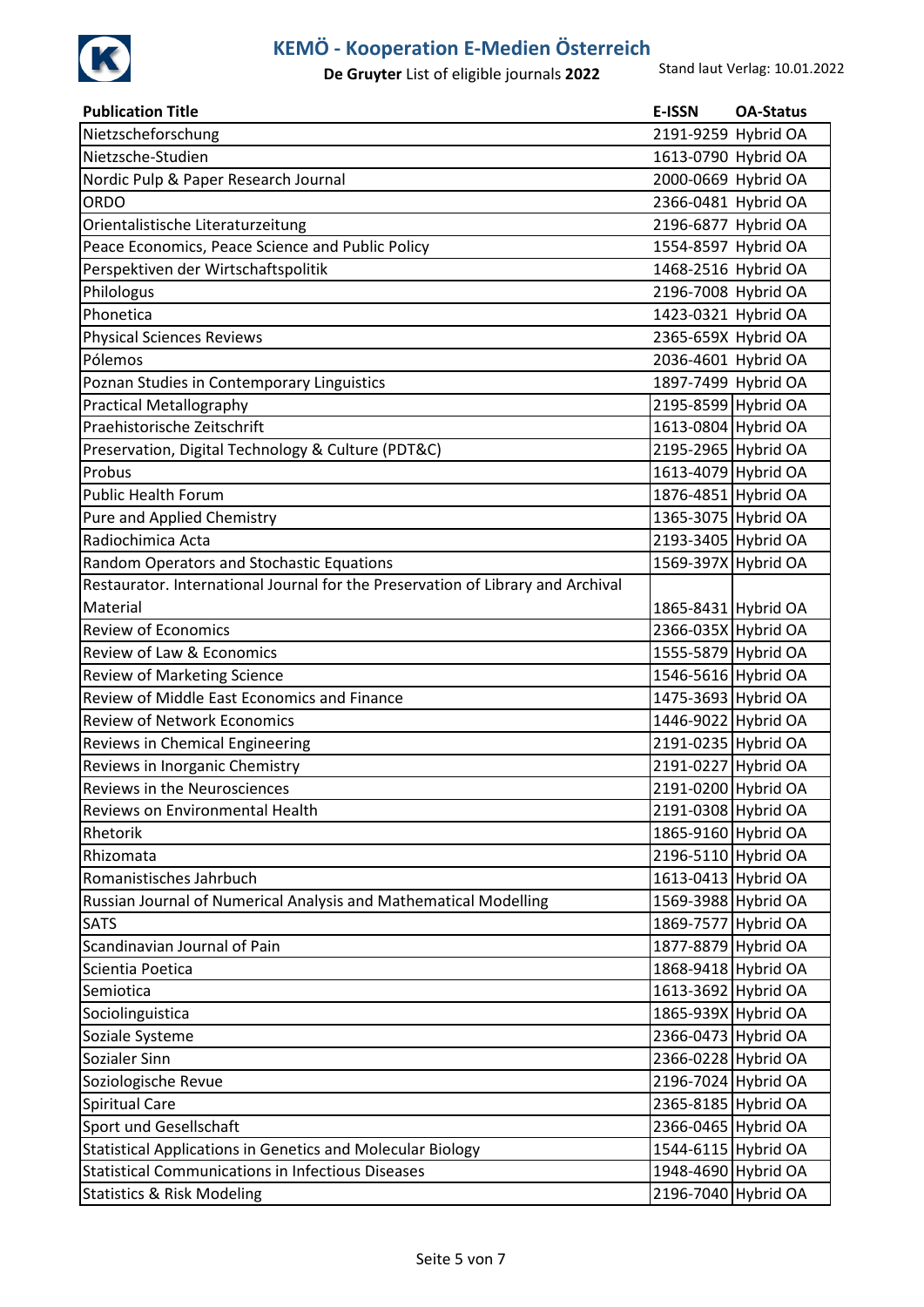

| <b>Publication Title</b>                                                        | E-ISSN              | <b>OA-Status</b> |
|---------------------------------------------------------------------------------|---------------------|------------------|
| <b>Statistics, Politics and Policy</b>                                          | 2151-7509 Hybrid OA |                  |
| <b>Stochastics and Quality Control</b>                                          | 2367-2404 Hybrid OA |                  |
| Studies in Hispanic and Lusophone Linguistics                                   | 2199-3386 Hybrid OA |                  |
| <b>Studies in Nonlinear Dynamics &amp; Econometrics</b>                         | 1558-3708 Hybrid OA |                  |
| STUF - Language Typology and Universals                                         | 2196-7148 Hybrid OA |                  |
| <b>Tenside Surfactants Detergents</b>                                           | 2195-8564 Hybrid OA |                  |
| Text & Talk                                                                     | 1860-7349 Hybrid OA |                  |
| The African Book Publishing Record                                              | 1865-8717 Hybrid OA |                  |
| The B.E. Journal of Economic Analysis & Policy                                  | 1935-1682 Hybrid OA |                  |
| The B.E. Journal of Macroeconomics                                              | 1935-1690 Hybrid OA |                  |
| The B.E. Journal of Theoretical Economics                                       | 1935-1704 Hybrid OA |                  |
| The Economists' Voice                                                           | 1553-3832 Hybrid OA |                  |
| The Forum                                                                       | 1540-8884 Hybrid OA |                  |
| The International Journal of Biostatistics                                      | 1557-4679 Hybrid OA |                  |
| The Linguistic Review                                                           | 1613-3676 Hybrid OA |                  |
| The Philosophy of Humor Yearbook                                                | 2698-718X Hybrid OA |                  |
| Theoretical Inquiries in Law                                                    | 1565-3404 Hybrid OA |                  |
| <b>Theoretical Linguistics</b>                                                  | 1613-4060 Hybrid OA |                  |
| tm - Technisches Messen                                                         | 2196-7113 Hybrid OA |                  |
| <b>Trends in Classics</b>                                                       | 1866-7481 Hybrid OA |                  |
| Wittgenstein-Studien                                                            | 1868-7458 Hybrid OA |                  |
| Yearbook for Eastern and Western Philosophy                                     | 2196-5897 Hybrid OA |                  |
| Yearbook for European Jewish Literature Studies                                 | 2196-6257 Hybrid OA |                  |
| Yearbook of Phraseology                                                         | 1868-6338 Hybrid OA |                  |
| Yearbook of the German Cognitive Linguistics Association                        | 2197-2796 Hybrid OA |                  |
| Zeitschrift der Savigny-Stiftung für Rechtsgeschichte: Germanistische Abteilung | 2304-4861 Hybrid OA |                  |
| Zeitschrift der Savigny-Stiftung für Rechtsgeschichte: Kanonistische Abteilung  | 2304-4896 Hybrid OA |                  |
| Zeitschrift der Savigny-Stiftung für Rechtsgeschichte: Romanistische Abteilung  | 2304-4934 Hybrid OA |                  |
| Zeitschrift für Ägyptische Sprache und Altertumskunde                           | 2196-713X Hybrid OA |                  |
| Zeitschrift für Angewandte Linguistik                                           | 2190-0191 Hybrid OA |                  |
| Zeitschrift für Anglistik und Amerikanistik                                     | 2196-4726 Hybrid OA |                  |
| Zeitschrift für Antikes Christentum / Journal of Ancient Christianity           | 1612-961X Hybrid OA |                  |
| Zeitschrift für Assyriologie und Vorderasiatische Archäologie                   | 1613-1150 Hybrid OA |                  |
| Zeitschrift für celtische Philologie                                            | 1865-889X Hybrid OA |                  |
| Zeitschrift für das gesamte Genossenschaftswesen                                | 2366-0414 Hybrid OA |                  |
| Zeitschrift für die alttestamentliche Wissenschaft                              | 1613-0103 Hybrid OA |                  |
| Zeitschrift für die gesamte Strafrechtswissenschaft                             | 1612-703X Hybrid OA |                  |
| Zeitschrift für die neutestamentliche Wissenschaft                              | 1613-009X Hybrid OA |                  |
| Zeitschrift für germanistische Linguistik                                       | 1613-0626 Hybrid OA |                  |
| Zeitschrift für Kristallographie - Crystalline Materials                        | 2196-7105 Hybrid OA |                  |
| Zeitschrift für Naturforschung A                                                | 1865-7109 Hybrid OA |                  |
| Zeitschrift für Naturforschung B                                                | 1865-7117 Hybrid OA |                  |
| Zeitschrift für Naturforschung C                                                | 1865-7125 Hybrid OA |                  |
| Zeitschrift für Pädagogik und Theologie                                         | 2366-7796 Hybrid OA |                  |
| Zeitschrift für Physikalische Chemie                                            | 2196-7156 Hybrid OA |                  |
| Zeitschrift für Rechtssoziologie                                                | 2366-0392 Hybrid OA |                  |
| Zeitschrift für Religionswissenschaft                                           | 2194-508X Hybrid OA |                  |
| Zeitschrift für romanische Philologie                                           | 1865-9063 Hybrid OA |                  |